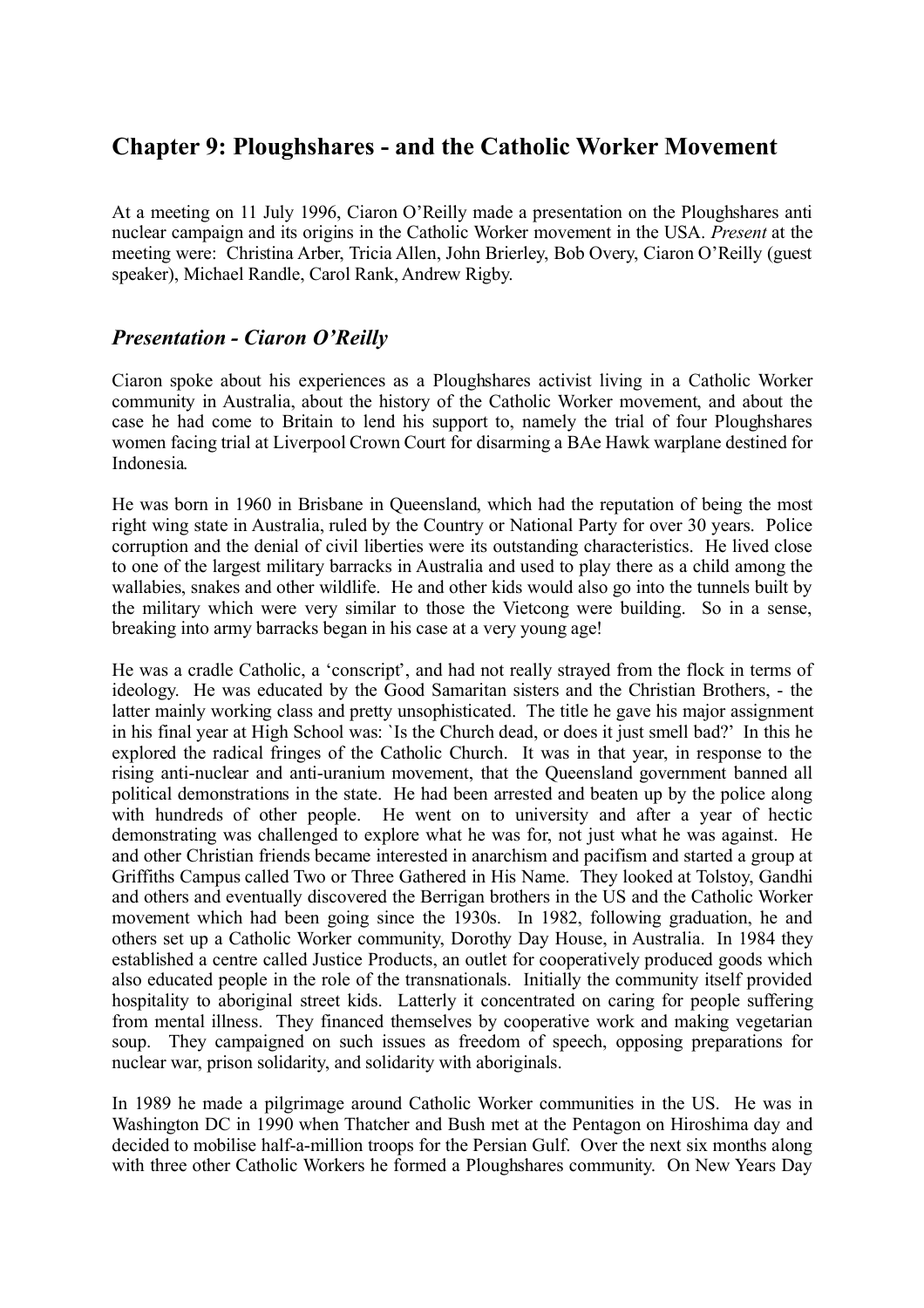1991 the four of them went to Griffiths Airforce base in upstate New York and disarmed a B52 Bomber with nuclear weapons on board which was on a ten minute scramble. He was arrested, handed over the FBI, imprisoned, and refused to cooperate with bail conditions until the shooting war was over. He was eventually brought to trial and served a year in prison in eight different US jails. He was then arrested in the penitentiary for immigration offences, served a further five weeks in prison before being brought to trial and deported - the good traditional punishment of deportation to Australia. Since then he and others had formed another community in Australia - Gregg Shackleton House, named after a journalist who had been killed on the eve of the invasion of East Timor; his widow, Shirley Shackleton opened the house.

Ciaron then summarised the history and approach of the Catholic Worker movement. It is a faith-based movement rooted in theology; faith seeking understanding would be a way of defining its approach. The Catholic tradition, as Arlo Guthrie pointed out when he converted in the 1970s, is a long and, in his experience, a pluralistic one. It was often attacked for being authoritarian and uptight, but there was a history of movements and orders and renewals within the church in response to the situations people encountered. Dorothy Day, one of the founders of the movement, was born around the turn of the century and had been a left activist, a suffragette, an opponent of World War I, and a contributor to the paper *The Masses*. She engaged in popular struggles and reported on them, and was very much a modern person. In her late 20s she converted to Catholicism.

Peter Maurin, co-founder of the movement, had, by contrast, a rural background. The second oldest of a large French peasant family, he fled France when he became a conscientious objector. He was influenced by a group of Russian exiles, the personalists. By the end of the 1920s when he was in his fifties, he was something of an itinerant philosopher and a regular orator in Union Square. In a series of what he called 'Easy Essays' he made a critique of capitalism, industrialism and state communism, presenting sophisticated insights in a simply rhyme scheme. He would recite these in a thick French accent at the meetings he addressed.

Dorothy Day met him in the late 1920s. At this stage she felt a personal call to become a Catholic but was also deeply attached to the tradition of activism. Following a labour march on Washington DC, she went to the shrine to pray for guidance, and arrived home to find this itinerant philosopher on her doorstep. Together they created the Catholic Worker. Peter's emphasis was on challenging the structures of society that caused poverty. His programme was for rural communes which would embody the experiment with revolution out in the countryside, a house of hospitality in every parish, and a Christ room for the homeless in every Catholic home. It was a response, at that moment in history, to the two great totalitarian movements of Stalinism and fascism. Instead of coming up with those kind of large responses to things - like an increased welfare state in response to the depression - they concentrated on such things as establishing soup kitchens in the cities. The Catholic Worker newspaper attained a circulation of 250,000 in the 1930s, and there were about 60 communities by the end of the decade.

World War II provoked a split in the movement. Dorothy came out strongly for pacifism. This was also part of Peter's tradition, but he was not so enthusiastic about responding to war, or being involved in strikes and labour struggles, and emphasised creating the new within the shell of the old. A lot of young Catholic working men went off to fight fascism in the US military - and, some might argue, created the largest fascist empire in world history. Other young Catholic workers went to prison as conscientious objectors. The war ended with the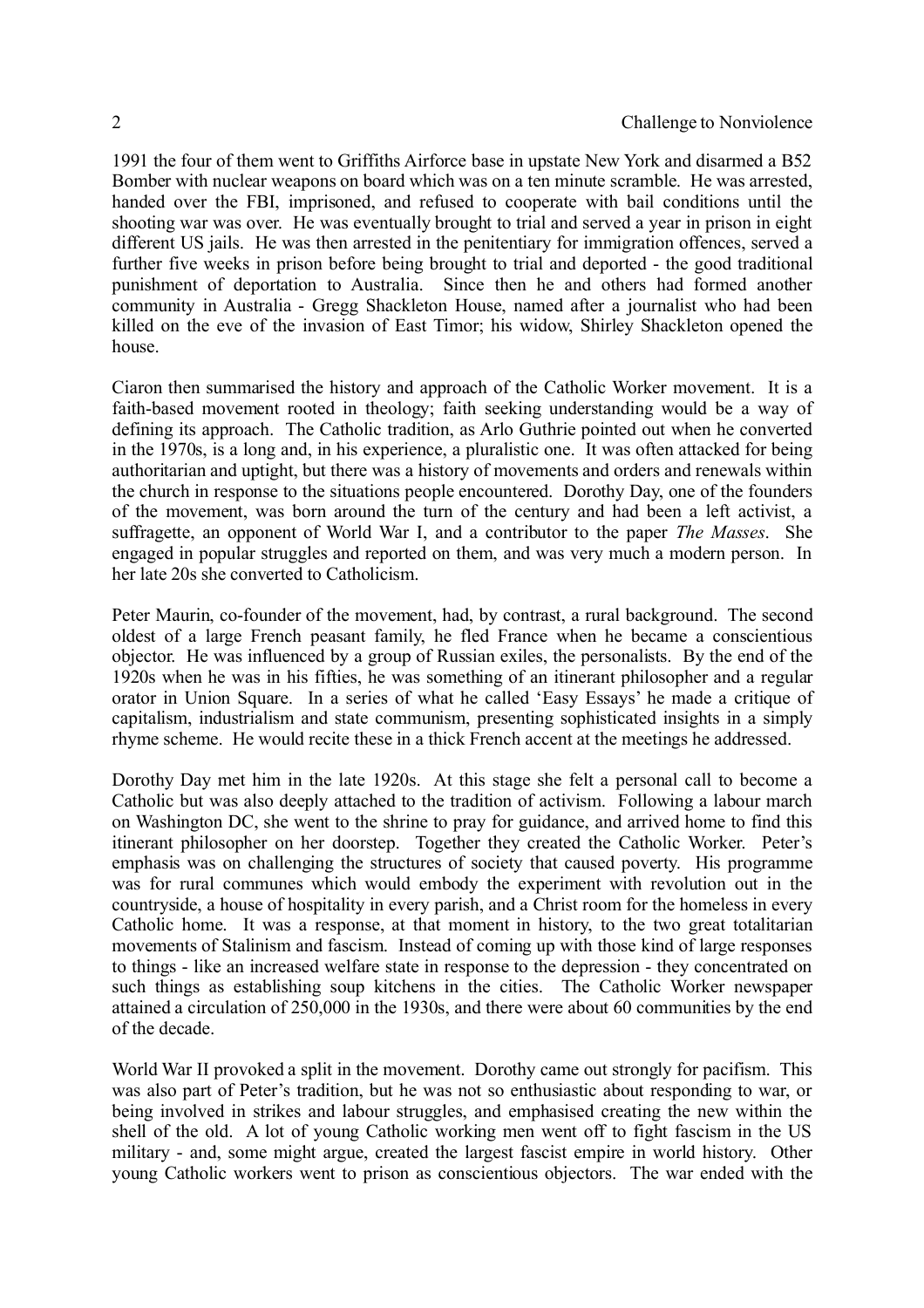totalitarian experience of Hiroshima. At the beginning of the war aerial bombardment was labelled a Nazi war crime, but by the end of the war the Allies had perfected and refined it - in Dresden, Tokyo and finally Hiroshima and Nagasaki. Dorothy was one of the few people to come out within a week of the Hiroshima bombing condemning it. In the US the Catholic Worker was largely known for its direct work with the poor and its consistent stand on pacifism - which began in fact in the Spanish Civil War. It was arguable that the Catholic Worker and the actions of the Berrigans and others, had had an influence on the Catholic Church, out of all proportion to the numbers involved. Thus it would be hard to imagine a Catholic bishop today acting as Cardinal Spellman did when he went to Vietnam dressed in khaki holding a gun. The change was due, at least in part, to the Catholic Worker.

During the 1950s another person who had a major influence on the movement was Ammon Hennacy, an individualist, Christian anarchist. When he was imprisoned in World War I for draft resistance the authorities made the mistake of putting him in the same prison as Alexander Berkman, an anarchist and close friend of Emma Goldman who had tried unsuccessfully to assassinate an industrialist. Their other mistake was to restrict the reading material available to prisoners to the Bible. Between Berkman and the Bible, Hennacy emerged from prison a Christian anarchist. His extraordinary life is recounted in his autobiography *The One Man Revolution*. He worked in New York in the 1940s and 1950s with the Catholic Worker. He became a Catholic, though later thought better of it. He would carry out long fasts in a very personal response to situations. In New York city in the late fifties there were air raid drills in preparation for nuclear war. One year Ammon refused to take shelter and was arrested; the next year he was joined by several dozen others, and eventually the numbers grew to several thousand leading to the exercise being called off. So at least runs the popular account within the movement of what happened.

In the 1960s it was Catholic Worker people who were the first to publicly burn their draft cards. Now after 60 odd years there were several generations involved in the movement. Phil and Dan Berrigan were in their seventies and grew up with the Catholic Worker paper. The Berrigans helped the movement to shift from relatively passive conscientious objection to more active war resistance in response to the capital-intensive methods of modern warfare. The authorities no longer came for you or your children to the extent as they used to. What they really demanded of us in the First World was our silence as they prepared war in a more hightech way and a more 'franchising' way - that is to say they franchised out the waging of war and the maintaining of their empire to client states. The Berrigans, influenced by grass-roots movements, including Martin Luther King's Civil Rights movement in the South, came into the anti-war movement and were advising young Catholics not only to conscientiously object but to draft resist. They came to the personal conclusion in 1968 that they could not conscientiously do this without coming from a point of risk themselves. At Catonsville, with seven others, they went into a draft board, took draft cards and with homemade napalm burned them in the car-park in a kind of liturgical ceremony. Meconis tells the history of this development in his book *With Clumsy Grace*.

Their action led to scores of others across the US, mostly carried out by the Catholic Left at that point, but with different groups joining in and putting their own styles to it. Berrigan influenced those who remained on the site and claimed responsibility for the action. Others adopted a policy of 'hit and split'. Some would go underground and surface later. Both Phil and Dan after their trial went underground and were pursued by the FBI. Recently Ciaron had met a former FBI agent who had been with the agency for 21 years but refused an order on moral grounds in 1990 to carry out surveillance on a Catholic peace group and gave up his job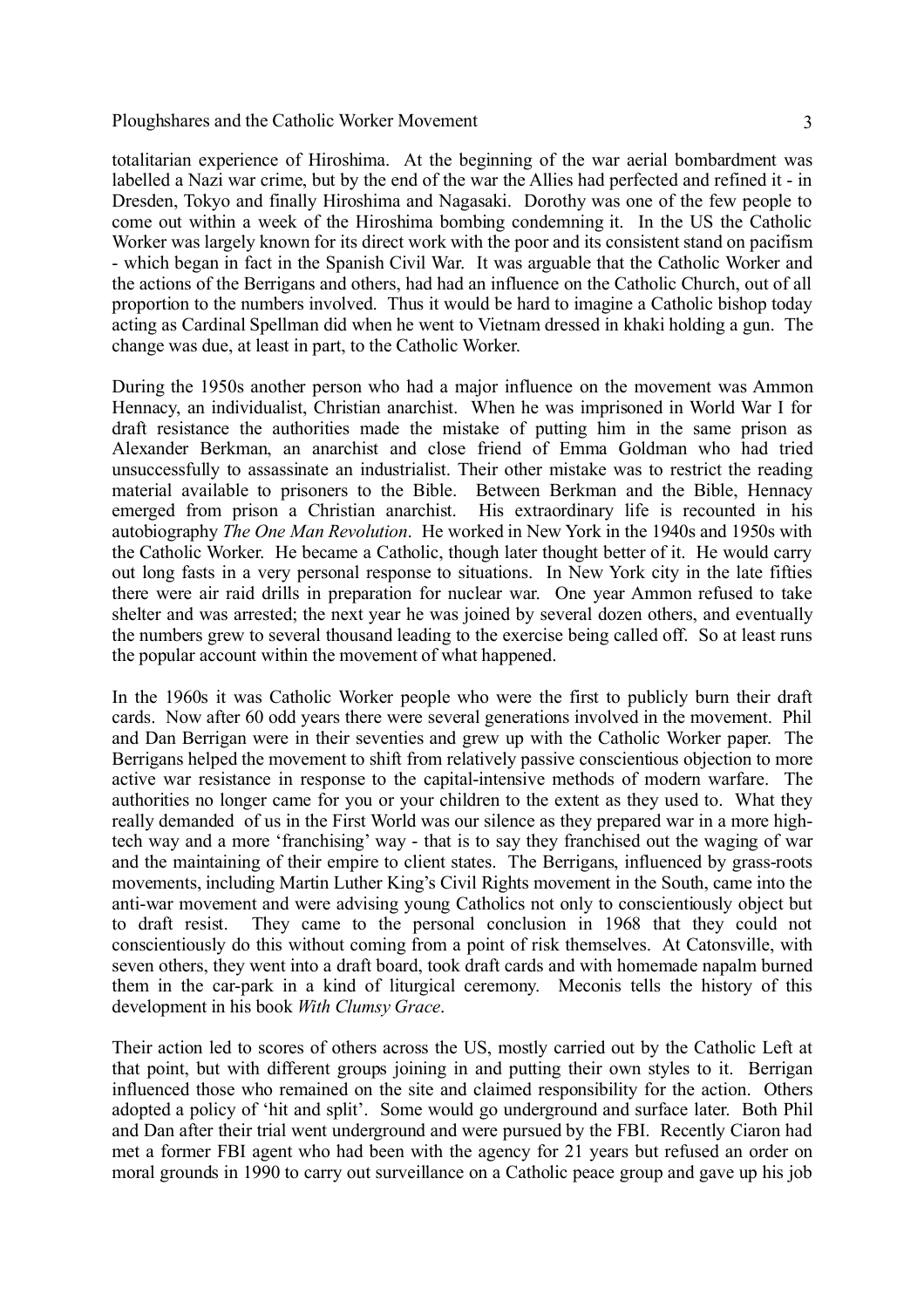when he was only 15 months away from retirement on a fat pension. Ciaron met him while the man was fasting on the steps of Congress. He told Ciaron that he and another agent had carried out surveillance on the Berrigan's mother when she was in hospital dying in the hope that the brothers would turn up so they could arrest them. J.Edgar Hoover, head of the FBI, was a Catholic who became obsessed with the Berrigans.

Liz McAllister, a radical imprisoned after the Harrisburg trial, married Phil Berrigan when she had served her sentence. Together they started Jonah House and began experimenting at the Pentagon and other sites and started the Ploughshares actions. In September 1980, eight of them - Dan, a Jesuit priest, Phil an excommunicated, married Josephite priest, Carl Kabat, an Oblate priest currently serving an 18 year sentence, Anne Montgomery, Molly Rush a mother of nine children, John Scuchardt, a lawyer, Elma Maas, a professor of music, and Dean Hamer, at that time a theology student - entered a General Electric facility in King of Prussia, Pennsylvania, and with household hammers carried out a disarmament action on components for the MX missile. They stayed and prayed and were arrested, and received sentences initially of three to ten years. They appealed, but Ciaron did not know the outcome of the appeal. Since then there had been around 56 actions of disarmament inspired by the prophecy of Isaiah. They saw these actions in the tradition of the Gospels and of the Church.

Returning to his own experience, Ciaron said the community he and others set up in Brisbane, held all things in common and made a living together. He added that not all Catholic Worker communities operated in that way. The two ministries they saw in the life of Christ and in the movement were the acts of mercy and the acts of resistance. In Los Angeles and New York, the communities ran large soup kitchens. Those who had been doing this since the late 60s said that early on they were mainly dealing with elderly white alcoholics at the end of their working lives, whereas now they dealt more with young addicts, black men who might be the second or third generation on welfare. It threw up a whole lot of questions for the movement about co-dependency, charity and so forth. Other houses did other things. There was a gay Catholic community in Syracuse doing good work with AIDs victims. The New York prison system actually sent them people in the last phase of AIDs to die with the community and host the person's family and friends in the house. In Sacramento the orientation was around an AID's hospice. In West Virginia there was a large penitentiary for women in the middle of nowhere to which a lot of the Ploughshares women had been sent. Catholic Worker had established a house there for families visiting prisoners. There was a house doing similar work in Wisconson. In Washington DC, the house where Ciaron lived was specifically for homeless women and their children.

The point the Catholic Worker made was that since the Church became officially recognized in the 3rd century AD it had been continually affirmed by the state for its acts of mercy. So the flip side - the resistance - was very important and gave the acts of mercy some integrity. This too took different orientations. The communities in Houston and Atlanta focussed on resisting the death penalty. In Las Vegas, Nevada, it had played an important part in the large-scale civil disobedience there, and in Los Angeles the community had offered consistent resistance to the very high-tech corporations that dominate the economy in Southern California. The Washington DC community had plenty to chose from, amongst others, the Pentagon and the Department of Energy.

Ciaron then gave a more detailed account of the Ploughshare's action he was involved in the US in 1990-1991. He was in the US during the build-up to the Gulf War in 1990. Following the fall of the Berlin Wall and the collapse of communist regimes in Eastern Europe, there had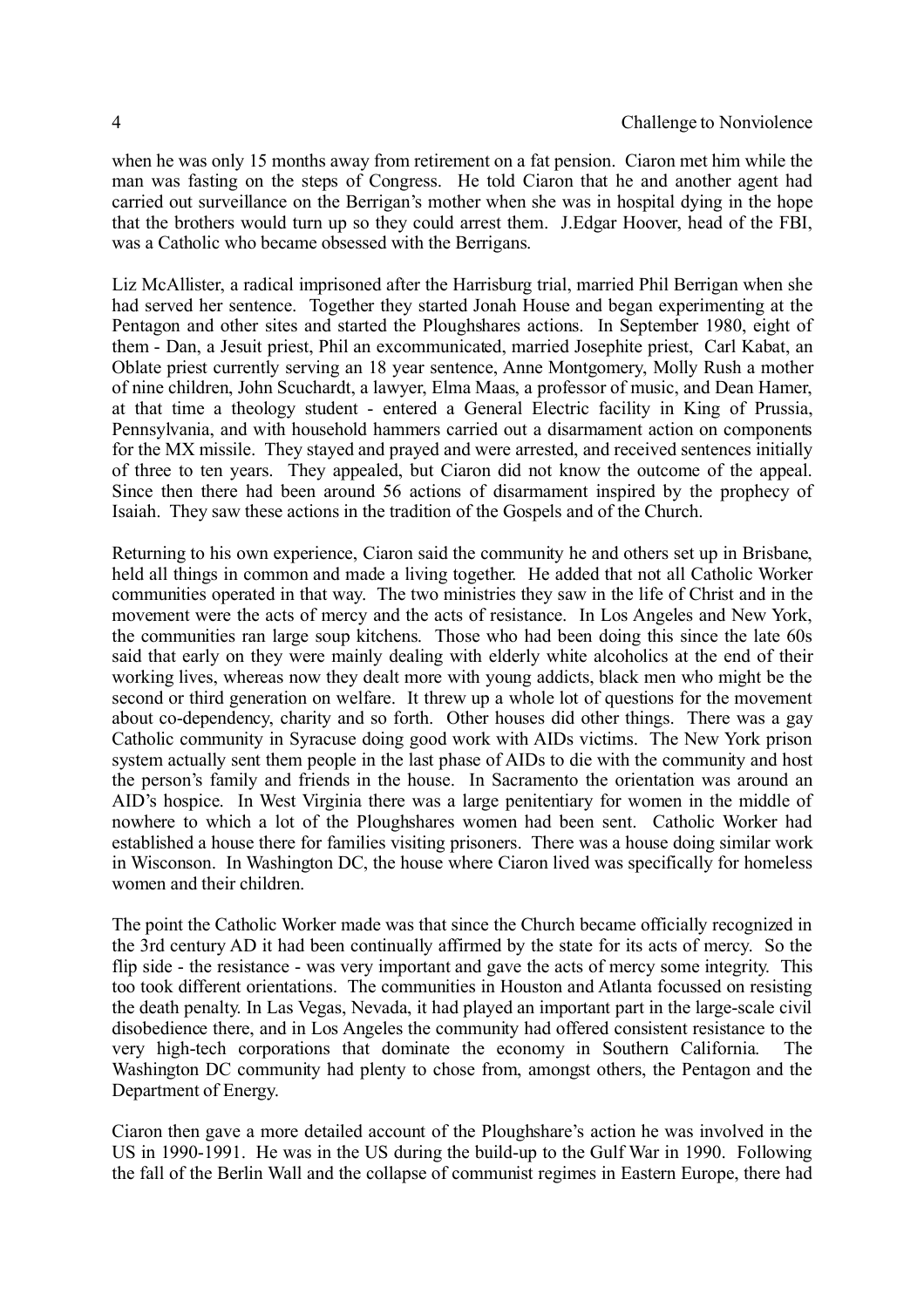been a considerable debate about the so-called 'peace dividend' and who would benefit from it. This internal debate was resolved with the search for a new enemy, and the re-casting of an old ally, Saddam Hussein as a new enemy. You had had a preview of this six months earlier with Noriega who graduated from the School of the Americas and was on the CIA payroll, yet overnight became the demonic Central American. According to one prisoner Ciaron met in jail, his arrest by US forces was the first time a head of state had been taken prisoner without a declaration of war since Cleopatra! It was extraordinary to be in the US while this empire mobilised for war. A few nights every week the Catholic Worker community in Washington DC would go out with their soup van and feed homeless people directly opposite the White House in Lafayette Park. So on the one side you had the most powerful house in the world and on the other homeless people depending on Catholic Worker volunteers to feed them. They also carried out daily vigils at the White House and nonviolent direct action at the Pentagon.

They finally decided to carry out a Ploughshares action against a B52 Bomber. This followed a statement by General Dugan, then head of the US Airforce, that B52s were being armed in the island of Diego Garcia with Israeli missiles and that downtown Baghdad would be targeted. He was sacked for saying this, not because of the immorality of the policy but because he had made it public. They knew at that point that B52 bombers were going to be used extensively, and of course they knew of the way they had been used to wage a genocidal war in Indochina. So Ciaron and three others, Moana Kohl from New Zealand, Bill Streit, a former Catholic priest, and Sue Frankel whose paternal grandparent had died in Auschwitz, formed a disarmament community and prepared to take action. It was a thorough and exhausting preparation, primarily building a community that could disarm and that then could handle everything that would be thrown at it, whether it was the FBI and the government coming down, or parents freaking out, or community and peer-group pressure, and, in Bill's case, excommunication.

A Ploughshares retreat would generally begin on a Friday night with people sitting in a circle. Before they formed a 'community of intent' they would have others present exploring the ideas. They would check in with each other emotionally, then check in on security - whether there had been any leaks and whether anyone had been heard discussing a possible action. Previous experiences, particularly of FBI infiltration of groups, had made people in the movement very security conscious. Then they would check in on 'status' - whether people were still willing to act. At the weekend there would be the presentation of papers, for instance on the role of B52 bombers in Indochina, on Scripture, or on the history of the Ploughshares movement, including the mistakes it had made in the past. Throughout this period they were being carried through by a few people who had acted before. One woman dealt with the 'fatality issue' - that someone might be killed or wounded. Others had expertise in the area of law and how they should approach the trial.

Finally they went to disarm the B52 on Advent Sunday, the first Sunday in December. They got into the base with the help of Vietnam veterans, but then couldn't find the B52s; what they thought were B52s turned out to be planes that carried out re-fuelling. In the early hours, in heavy snow, and feeling immensely demoralised and depressed, they had had to withdraw. When they returned to their base they heard on the radio that another 300 bombers and fighters were being deployed in the Gulf.

A month later they returned, and this time were successful. Bill and Sue entered the base on one side and disarmed a B52 bomber, putting a crack in it so that - as they learnt during their trial - it went from being on a ten-minute alert status to not flying for two months. Mwana and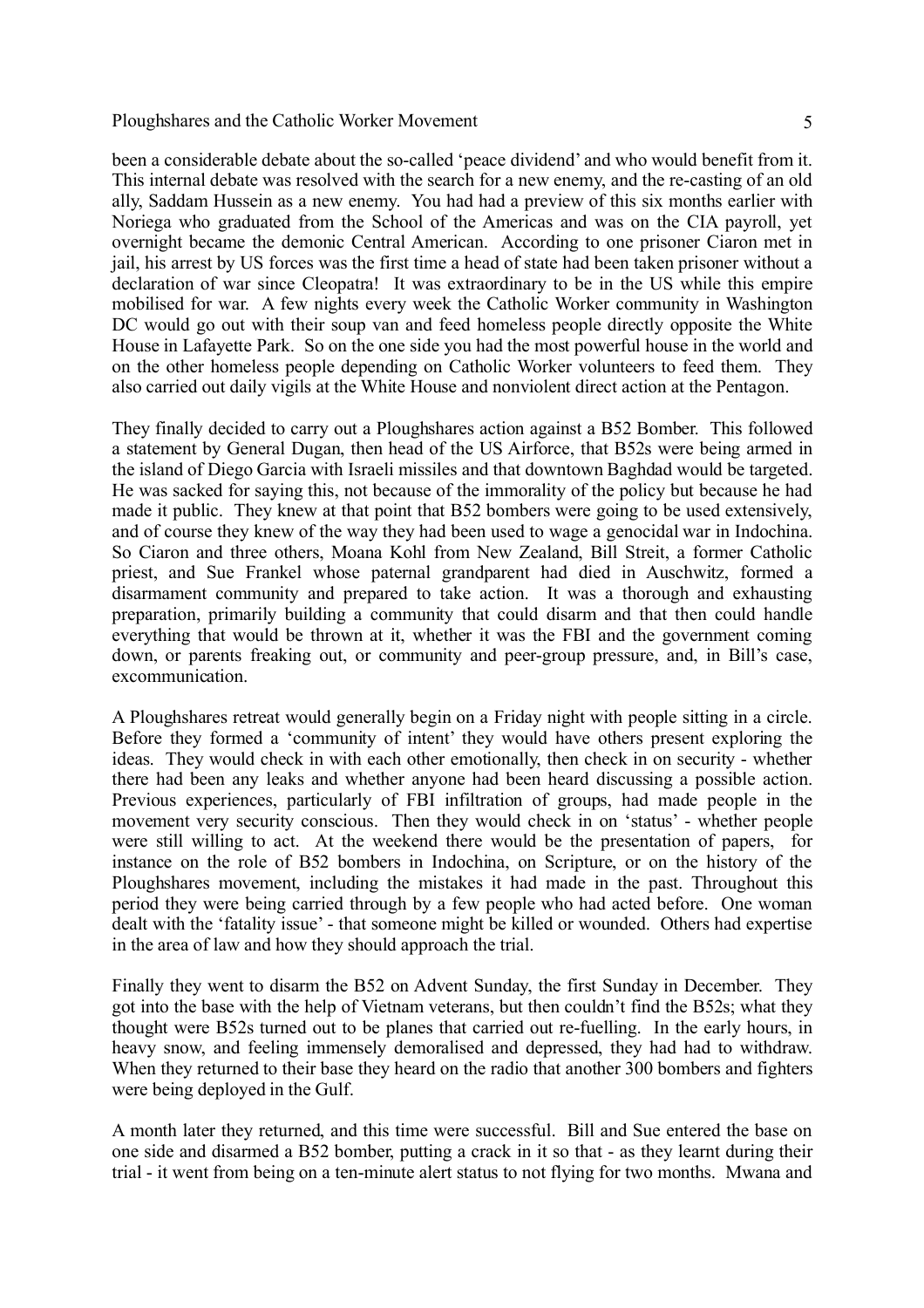Ciaron got into the base on the other side, poured blood on the runway, and spray-painted 'No More Bombing of Children in Vietnam, Hiroshima, the Middle-East or Anywhere Else' and began to take up the runway with a sledgehammer.

The three parts of the Ploughshares Action were the Action itself, the trial and the prison witness. Their approach to the trial was first to expose to the people arresting them and putting them on trial that they didn't believe in their own rhetoric - they didn't believe in the law and were acting illegally; and second to speak truth to power. At the pre trial hearing they argued that the US had signed international agreements outlawing weapons of mass destruction, that the B52s were such weapons, and that therefore the charge of destroying government property should be dropped. Like a stack of child pornography or heroin, this bomber had no status as property under law. However, their argument was not accepted and they were sent for trial.

In US law there is a defence of necessity where you have to prove four elements: an imminent threat to life; the absence of a legal alternative; some chance of success; proportionality.

The imminent threat to life was clearly present, and indeed by the time they came to trial it had become a reality. By then Harvard University were stating that several thousand Iraqi children under five had died as a result of the US bombardment of water and sewerage systems which had unleashed a plague of gastro-enteritis and cholera to which the very young and the very old were particularly vulnerable. Ramsey Clark, the former US Attorney General, also testified at the trial to the indiscriminate nature of B52 bombardment in Iraq where Mosques, hospitals, schools had all been bombed.

The absence of a legal alternative was also attested to by Ramsey Clark. He gave it as his opinion that no such alternative existed two weeks before the ultimatum to Iraq expired. As regards the prospects of success, the US Airforce witnesses themselves confirmed that the action had closed the runway for an hour during mobilisation for war, and grounded a B52 bomber. Finally on the issue of proportionality, using household hammers in those circumstances to carry out an act of disarmament could hardly be regarded as disproportionate. So they argued that they had a necessity defence which they should be allowed to present to a jury. But the judge ruled out this defence. In effect, they were thus denied trial by jury. An important objective during the trial was to bring the spirit of Ploughshares witness into the courtroom and into the city. So throughout the trial there were acts of civil disobedience going on back at the airforce base, and while they were on trial there were several hundred military resisters being court-martialled for their resistance to the Gulf War.

All four defendants were found guilty. The two women received a prison sentence of 6 months to 6 years. He was eventually sentenced to a year in prison and he spent most of his time as the only white person in a jail in Pecos, Texas. He was in confined with 24 others in a cell produced by welding six cages together. Ninety-five per cent of the prisoners were Mexican, and it gave him an interesting experience of the Third World. He spent time also in seven other prisons, including a penitentiary in Louisiana. In the US the authorities respect the sanctity of property far more than the sanctity of human life, and on their release, the FBI returned their hammers and wire-clippers. They then mailed these to Chris Coles in England who used them to carry out a Ploughshares action against Hawk warplanes at British Aerospace.

# *Discussion*

*Seeds of Hope Trial*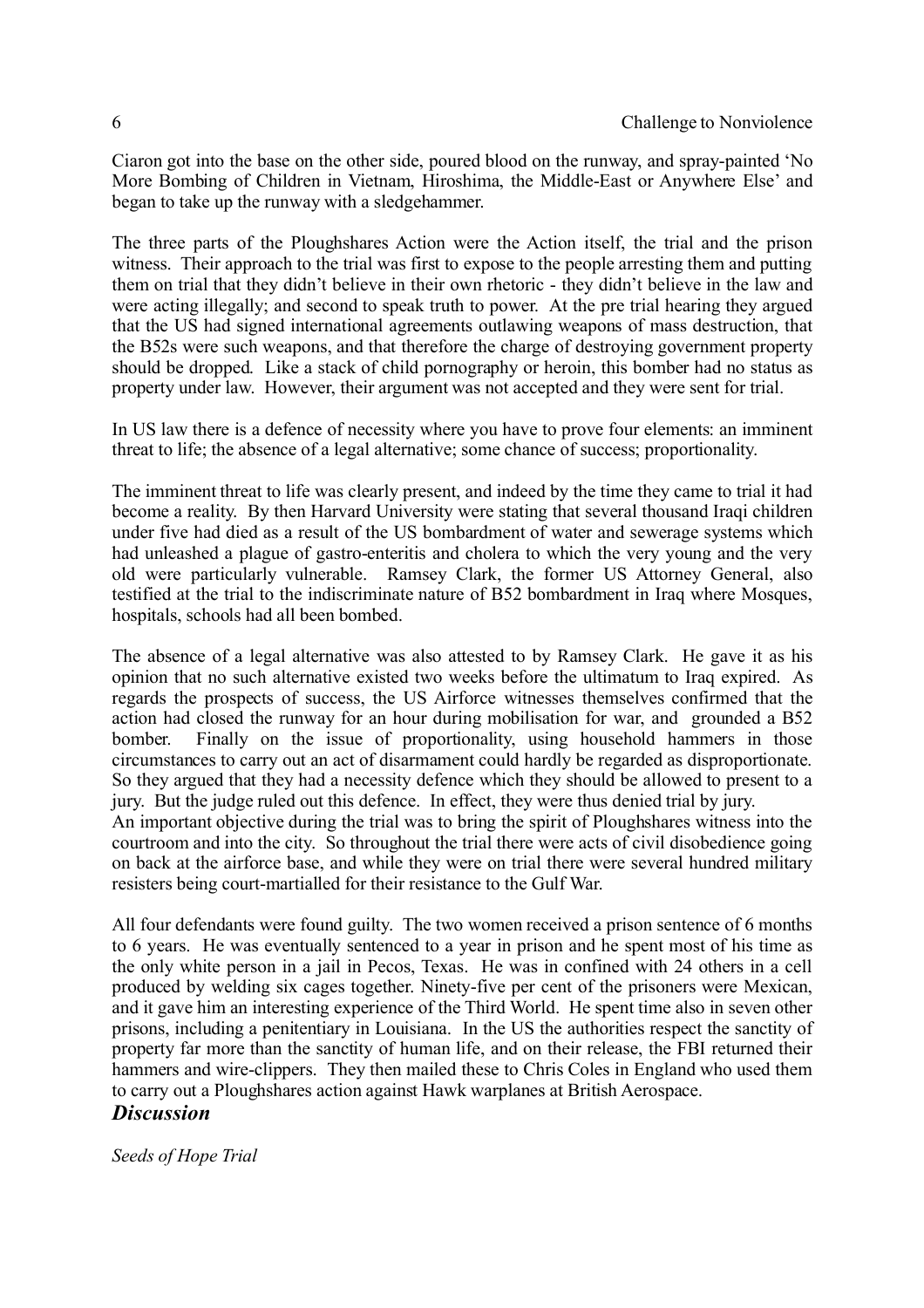Answering questions about the forthcoming trial of four 'Seeds of Hope' Ploughshares women in Liverpool, Ciaron said he had been working with a support group for the past month or so and had been doing a lot of community organising following the lines of the work they had done in Syracuse. The aim was to bring people into the drama of the trial, celebrating the disarmament that had occurred and putting the Hawk deal and the war in East Timor on trial. So they had organised lots of celebratory events as well as educational and activist ones.

Amongst those who would be giving evidence at the trial about the war in East Timor were John Pilger, the writer and journalist, and José Ramos Horta, one of the chairmen of East Timorese resistance. Of the two other chairmen, one was serving a 20 year prison sentence, the third was working underground in East Timor. José had written to the women saying that they had done something that the East Timorese resistance had not been able to achieve in 20 years, namely to ground one of these planes and to do so without loss of life. That dialogue between Ploughshares and a Third World Liberation movement could develop into something very interesting. Another witness would be Carmel Budiardjo, an Englishwoman who was the widow of an Indonesian who had spent 12 years in Suharto's jails. She herself had served three years in jail in Indonesia.

One of the events outside the courtroom would be a demonstration by a group of pensioners who survived the Blitz: their slogans would be 'No Aerial Bombardment - Not for Liverpool, Not for East Timor', and 'Stop the Hawk Deal'. The trial would start with a procession of supporters dressed in black who would assemble in the bombed-out ruins of St Lukes church, destroyed during the Blitz. The following week the sister of a journalist killed at the time of the Indonesian invasion of East Timor would be speaking. A group of Liverpool women on their way to Lourdes planned to walk to the shrine on the day the trial opened with banners in support of the women's action. Also a group of young people would be organising a rave in their support and an Irish Ceili band would be doing a concert for them. So instead of giving people another meeting to go to, they were organising events around what people would be doing in any case. It was an amazing coalition of old lefties, Irish Catholics, women's groups andothers. The tolerance level was extraordinary.

## *Symbolism and actual disarmament*

There was, Ciaron said, a debate within the movement about the relative importance of the actual effects as against their symbolic significance. Ploughshares operated at both levels, but he was convinced that the symbol was the more powerful element. During the Gulf War, for instance, when there was a huge orchestrated propaganda barrage in favour of the war, one US marine stationed in Hawaii, Jeff Patterson, refused to board a troop carrier bound for the Gulf and sat down on the runway stating that the war had nothing to do with democracy or freedom or human beings but was about oil corporations and their control of the Third World's resources. The Marine Corps was freaked out, not because they were going to lose the services of one marine, but because of the symbolic significance of a member of the corps following his conscience and refusing orders.

In the case of the women on trial in Liverpool, they had done two and a half million pounds worth of disarmament to a plane that already had Indonesian markings on it, and the Indonesians were now saying they did not want that particular plane. Four Hawks were supposed to arrive in Indonesia this month, but only three turned up - so in terms of concrete effects this was an incredibly strong action. It was now up to people to 'run with it', and make use of the witness and the real sacrifice these women had made. Their action had proved a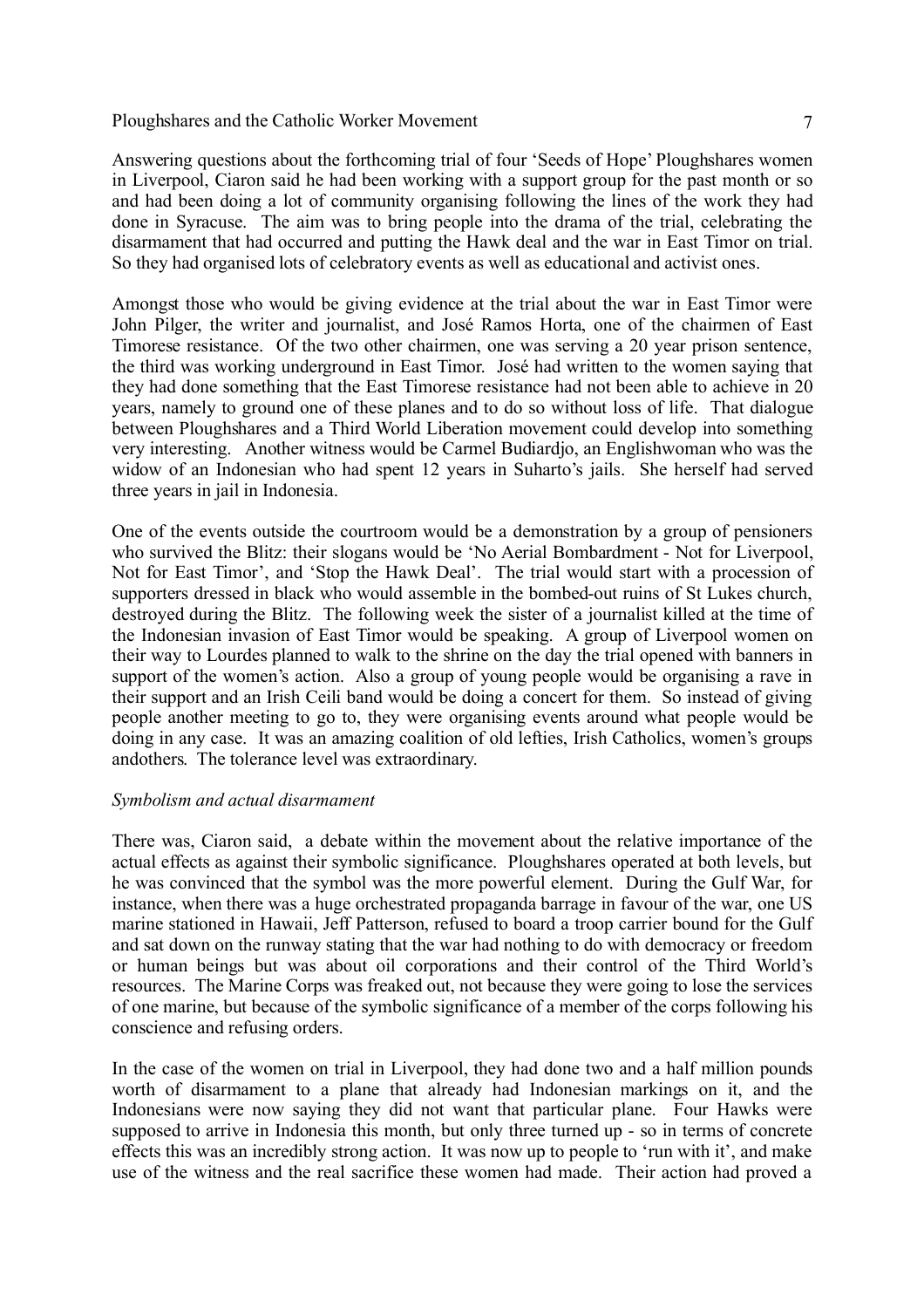powerful tool in organising in Liverpool. These issues were often so abstract - East Timor, nuclear weapons. But the women had entered into the drama of East Timor and through them others could do the same.

He was concerned, nevertheless, that Ploughshares should not get stuck in self-referential rhetoric, whether feminist or Catholic or whatever. He would also be concerned about the possibility of some sections of Ploughshares movement becoming jaded by the apathy of the first World and saying to themselves that there were only so many hours in the day and it was really not worth putting those into community organising.

## *Lifestyle and sustainability*

Bob said that presumably their ability to sustain their actions sprang from the constructive work they were doing alongside the resistance, in contrast to many direct actionists. Ciaron agreed. For him surviving the prison experience was due to two things: spirituality and solidarity. In terms of Catholic tradition he could interpret the year as a kind of monastic event. He could see that the institution was trying to reshape and reform him and get him to recant, and he had to build a discipline into the day that was his own discipline rather than that of the institution. He could interpret his presence in prison in terms of solidarity with the poor - and he was sure that people from other traditions could do this too. While in jail he also received 1,800 pieces of mail from different countries.

## *Ploughshares action against the Gulf War*

Michael said the justification for the Ploughshares action was entirely clear in the case of the Hawks bound for Indonesia. But it was not so clear-cut in the case of the Gulf War. Saddam Hussein was a bloody tyrant who had invaded another member state of the United Nations, taken it over and carried out horrendous repression there. One could oppose the indiscriminate nature of the Gulf war but still recognize that there was a genuine dilemma about what should be done.

Ciaron said the comparison between Kuwait and East Timor was revealing. The massacre in Iraq was justified on the basis that a large country had invaded and taken over a small neighbouring state. But this was exactly what the US and the West had been funding in East Timor for the last twenty years. He doubted if the West waged war in the Gulf over any kind of principle. It was largely a weapons experiment, using all the stuff that they had been developing during the Cold War like the fuel-air explosive bombs. The two and a half months in the Gulf were a small part of the war the West had waged in the Middle East.

Peace movement activity during the second half of 1990 brought protesters onto the streets in far greater numbers than in the similar period during the Vietnam war. But the peace movement mobilised, as it often does, on the basis of self-interest and fear. Their slogan became - 'No more Vietnams! We don't want to die in the Middle East!' George Bush got up before he started the war and said he agreed with that: there would be no more Vietnams because they would not fight with one arm tied behind their back. But when the war started and he delivered not another Vietnam but the equivalent of seven Hiroshimas, people in the peace movement who had been on the streets felt very stupid. In Vietnam the casualty rate was one American for fifty Vietnamese, in the Gulf War it was one American dead to a thousand Arabs; moreover, half the American casualties were from 'friendly fire' or during the preparations for the war. The peace movement collapsed half-way through the war. It had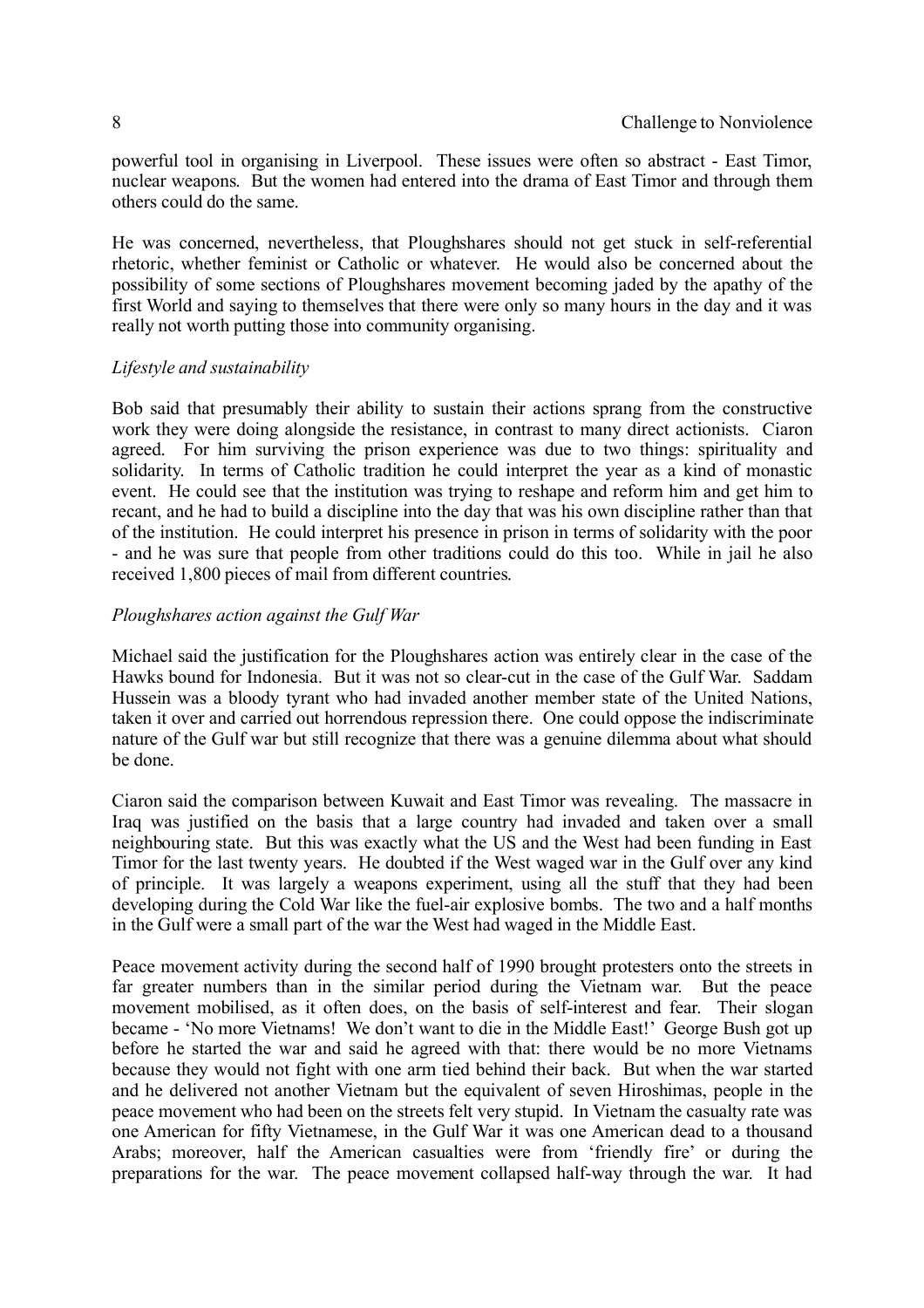called for resistance within the military and quite a few took this up. Interestingly more serious resistance came out of the military than from the US peace movement. Two hundred military people were court-martialled and went to jail for from six months to six years. When they went to court, and to jail, the peace movement was hardly to be seen. There was no big solidarity movement for those resisters.

The other point to make was that the states which waged war on Iraq were the same ones that built up Saddam's military machine for the specific purpose of containing Iran. The West had also supported Iranian fascism during the period of the Shah and the CIA had help build SAVAK which systematically liquidated any liberal opposition

He had an anti-imperialist analysis of war. It was basically armed robbery on a huge scale. As a radical Christian who looked back to Christianity prior to Constantine, he did not believe it was the role of Christians role to run capitalism, or to run nation-states. Christian ethics got totally turned on its head with Constantine, and had been pretty disastrous ever since. He viewed Christians as a prophetic minority in any society.

## *Size and Impact of the Ploughshares'and Catholic Worker Movement*

Asked about the numbers involved in the Ploughshares movement around the world. Ciaron said it was hard to put numbers on it, but the preparations for the meetings and the follow-up events were involving many more people than in the earlier draft-board actions. There had been supporting actions in many countries including Sweden, Germany, Holland, and Russia. In the US, there was a strong Catholic Worker connection with support coming mainly from radical Christian groups; however, feminists, Jewish organisations, Buddhists, Episcopalians and others had also been involved. In Britain the tone was more secular. There was no bureaucracy in the Ploughshares movement. A community would come together and act. However, in the US there was a network that had been in existence for 30 years.

Christina asked about the impact of the Ploughshares movement on public opinion in the US. Both the US and its NATO allies were broadly democratic and their actions must therefore reflect to some extent the thinking of their citizens. Her impression was that though there was an activist tradition in the US, there was not a broader left wing at the level of political parties or social movements. She wondered whether there was any movement there, or whether it was really a matter of continuing witness.

Ciaron said he basically accepted Chomsky's analysis of US foreign policy - namely that the US was an incredibly brutal empire. Like the Athenian one, it looked civilised at the centre, but as you went to the outposts you saw just how brutal it was. The empire was also largely invisible. Few people even in the American peace movement recognized that there was an American empire. Usually they would only go as far as acknowledging that the US had unjust relations with other independent countries.

A popular analysis of Phil Berrigan's influence would be that he had been totally marginalised. Thirty years ago he made the front cover of *Time* magazine, today his name is hardly mentioned - though there was a question about him in Trivial Pursuit! But while Ciaron was in prison he found most people over 45 knew of 'Father Berrigan' and regarded him with respect, and it was hard to judge qualitative impact. You could say that popular peace movements like the Nuclear Freeze Movement came and went, whereas the Berrigans remained there, nourishing things. He added that there was very little class consciousness in the US. People